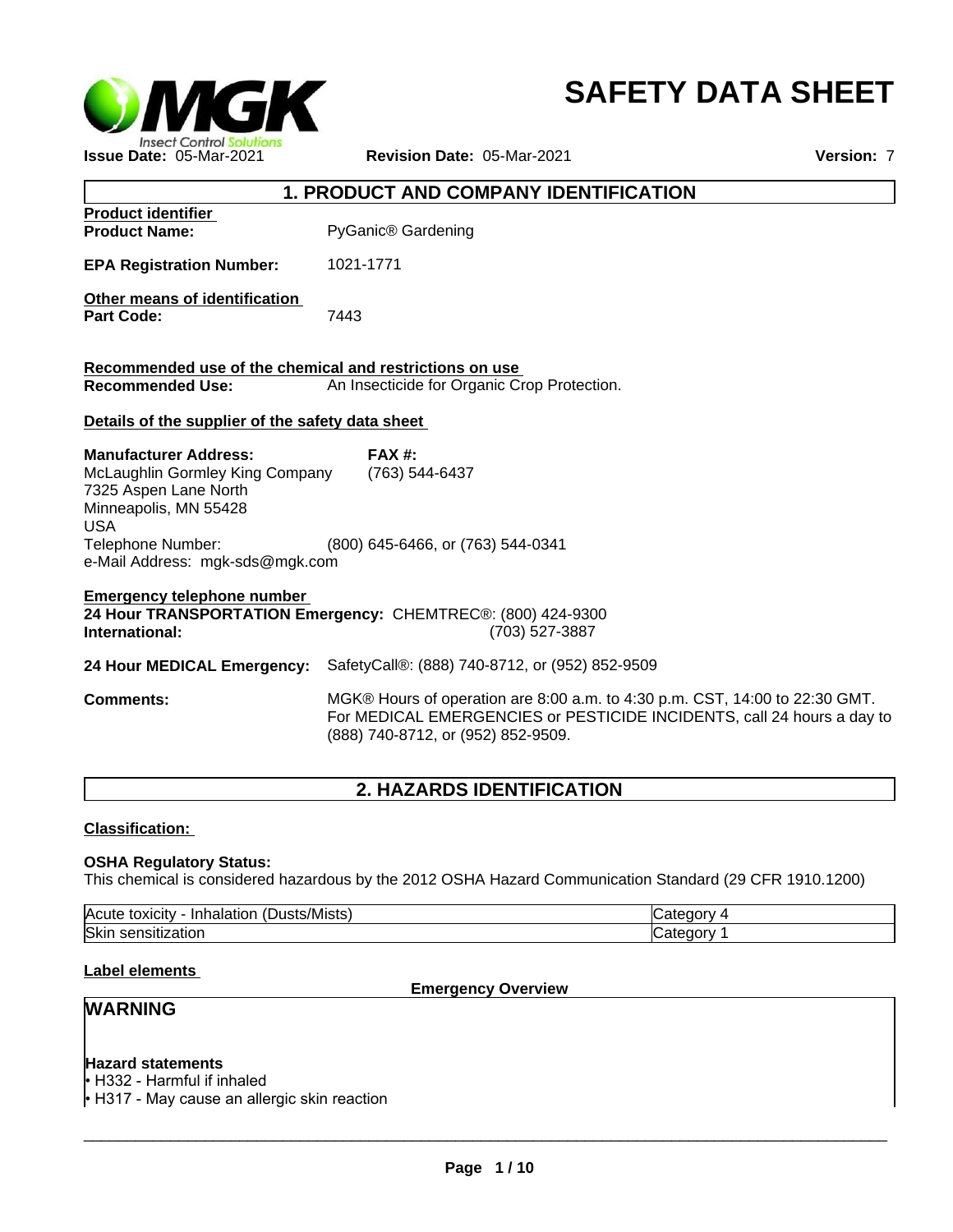

# **Precautionary Statements - Prevention:**

P261 - Avoid breathing dust/fume/gas/mist/vapors/spray

P271 - Use only outdoors or in a well-ventilated area

P272 - Contaminated work clothing should not be allowed out of the workplace

P280 - Wear protective gloves

#### **Precautionary Statements - Response:**

P321 - Specific treatment (see Section 4/ First Aid). P302 + P352 - IF ON SKIN: Wash with plenty of soap and water P333 + P313 - If skin irritation or rash occurs: Get medical advice/attention P363 - Wash contaminated clothing before reuse P304 + P340 - IF INHALED: Remove victim to fresh air and keep at rest in a position comfortable for breathing P312 - Call a POISON CENTER or doctor/physician if you feel unwell

#### **Precautionary Statements - Storage:**

P404 - Store in a closed container

#### **Precautionary Statements - Disposal:**

P501 - Dispose of contents/container to an approved waste disposal plant

#### **Hazards not otherwise classified (HNOC):**

Not applicable

# **3. COMPOSITION/INFORMATION ON INGREDIENTS**

| <b>Contract Contract Contract Contract Contract Contract Contract Contract Contract Contract Contract Contract Contract Contract Contract Contract Contract Contract Contract Contract Contract Contract Contract Contract Contr</b><br>name<br>ne | .<br>.<br><b>No</b><br>$\mathbf{w}$ | <b>Weight</b><br>$\Omega$<br>70 |
|----------------------------------------------------------------------------------------------------------------------------------------------------------------------------------------------------------------------------------------------------|-------------------------------------|---------------------------------|
| ‴≏thrins<br>$\sim$ $\sqrt{2}$                                                                                                                                                                                                                      | o∩∩⊆<br>-371.<br>$-1$<br>∼.<br>. .  | $\Lambda$<br>$\cdot$ . Tv       |

\*The exact percentage (concentration) of composition has been withheld as a trade secret

Comments: Ingredients not identified are proprietary or non-hazardous. Values are not product specifications.

# **4. FIRST AID MEASURES**

**Aspiration pneumonia hazard:** • Not applicable

## **Description of first aid measures**

**Eye contact:** Hold eye open and rinse slowly and gently with water for15-20 minutes. Remove contact lenses, if present, after the first 5 minutes, then continue rinsing eye. Call a poison control center or doctor for treatment advice.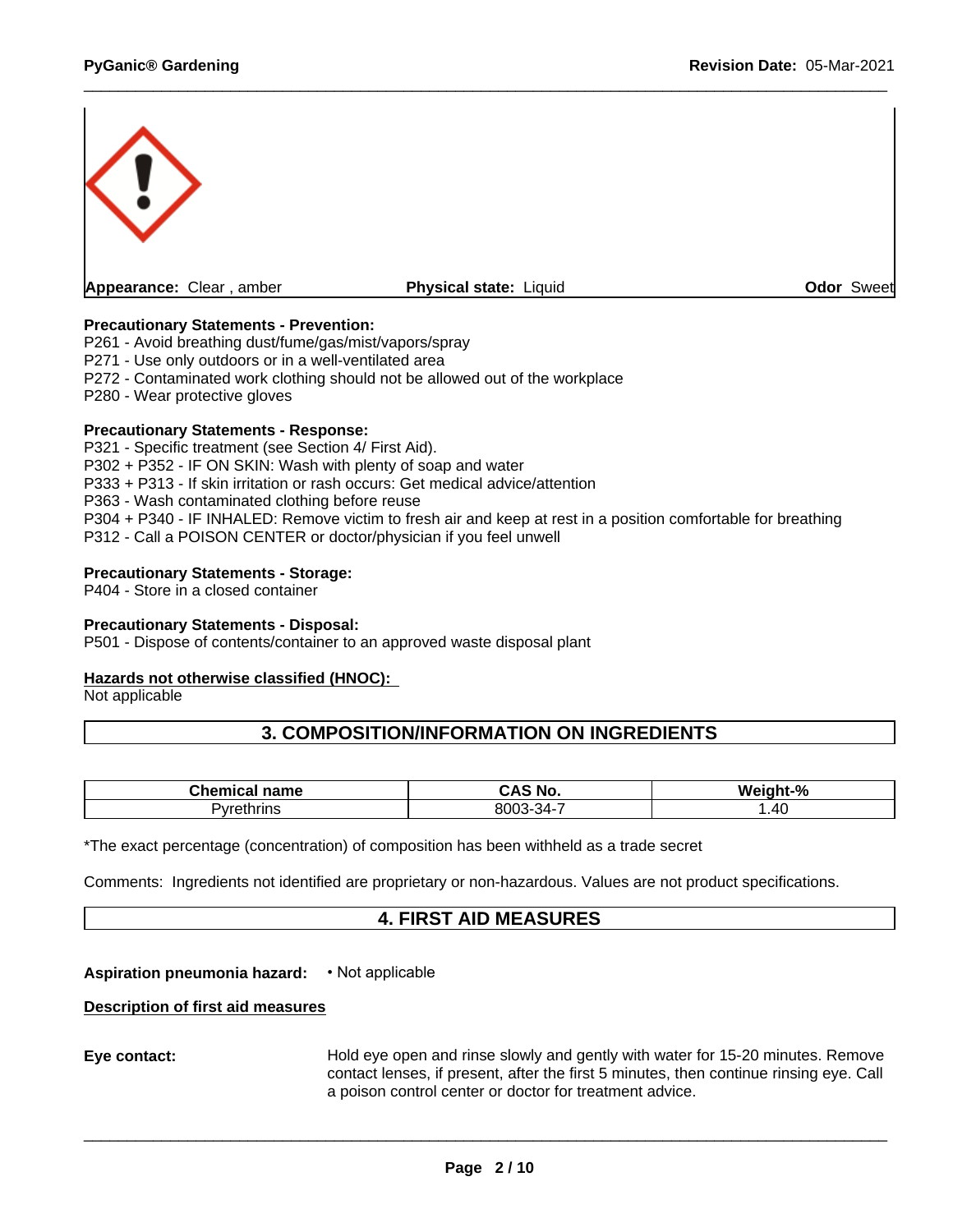| Take off contaminated clothing. Rinse skin immediately with plenty of water for<br>15-20 minutes. Call a poison control centeror doctor for treatment advice.<br>If swallowed, IMMEDIATELY call a poison control center or doctor for treatment<br>advice. Have person sip a glass of water if able to swallow. Do not induce vomiting<br>unless told to do so by a poison control center or a doctor. Never give anything by<br>mouth to an unconscious person.<br>Remove affected person to fresh air. If person is not breathing, call 911 or an<br>ambulance, then give artificial respiration, preferably mouth-to-mouth if possible.<br>Call a poison control center or doctor for further treatment advice.<br>Use personal protective equipment as required.<br>For skin effects, a highly efficient therapeutic agent for Pyrethrin/ Pyrethroid<br>exposure is topical application of tocopherol acetate (Vitamin E). |                      |  |
|--------------------------------------------------------------------------------------------------------------------------------------------------------------------------------------------------------------------------------------------------------------------------------------------------------------------------------------------------------------------------------------------------------------------------------------------------------------------------------------------------------------------------------------------------------------------------------------------------------------------------------------------------------------------------------------------------------------------------------------------------------------------------------------------------------------------------------------------------------------------------------------------------------------------------------|----------------------|--|
| Ingestion:<br>Inhalation:<br>Self-protection of the First<br><b>Responder:</b><br>Note to physicians:                                                                                                                                                                                                                                                                                                                                                                                                                                                                                                                                                                                                                                                                                                                                                                                                                          | <b>Skin Contact:</b> |  |
|                                                                                                                                                                                                                                                                                                                                                                                                                                                                                                                                                                                                                                                                                                                                                                                                                                                                                                                                |                      |  |
|                                                                                                                                                                                                                                                                                                                                                                                                                                                                                                                                                                                                                                                                                                                                                                                                                                                                                                                                |                      |  |
|                                                                                                                                                                                                                                                                                                                                                                                                                                                                                                                                                                                                                                                                                                                                                                                                                                                                                                                                |                      |  |
|                                                                                                                                                                                                                                                                                                                                                                                                                                                                                                                                                                                                                                                                                                                                                                                                                                                                                                                                |                      |  |

# **5. FIRE-FIGHTING MEASURES**

#### **Suitable extinguishing media**

Use. Dry chemical. Carbon dioxide (CO2). Water spray (fog). Alcohol resistant foam.

## **Unsuitable extinguishing media:**

Caution: Use of water spray when fighting fire may be inefficient.

**Hazardous combustion products:** Carbon monoxide, Carbon dioxide (CO2).

#### **Specific hazards arising from the chemical**

Keep product and empty container away from heat and sources of ignition. Risk of ignition.

#### **Explosion data Sensitivity to Mechanical Impact:** None. **Sensitivity to Static Discharge:** None.

#### **Protective equipment and precautions for firefighters:**

As in any fire, wear self-contained breathing apparatus pressure-demand, MSHA/NIOSH (approved or equivalent) and full protective gear.

# **6. ACCIDENTAL RELEASE MEASURES**

#### **Personal precautions, protective equipment and emergency procedures**

| <b>Personal precautions:</b>      | Evacuate personnel to safe areas. Keep people away from and upwind of<br>spill/leak. Use personal protective equipment as required. Remove all sources of<br>ignition. Pay attention to flashback. Take precautionary measures against static<br>discharges.                                                       |
|-----------------------------------|--------------------------------------------------------------------------------------------------------------------------------------------------------------------------------------------------------------------------------------------------------------------------------------------------------------------|
| <b>Environmental precautions:</b> | Prevent further leakage or spillage if safe to do so. Prevent product from entering<br>drains. See Section 12 for additional ecological information. Do not allow into any<br>sewer, on the ground or into any body of water. Local authorities should be<br>advised if significant spillages cannot be contained. |

#### **Methods and material for containment and cleaning up**

**Methods for containment:** Prevent further leakage or spillage if safe to do so.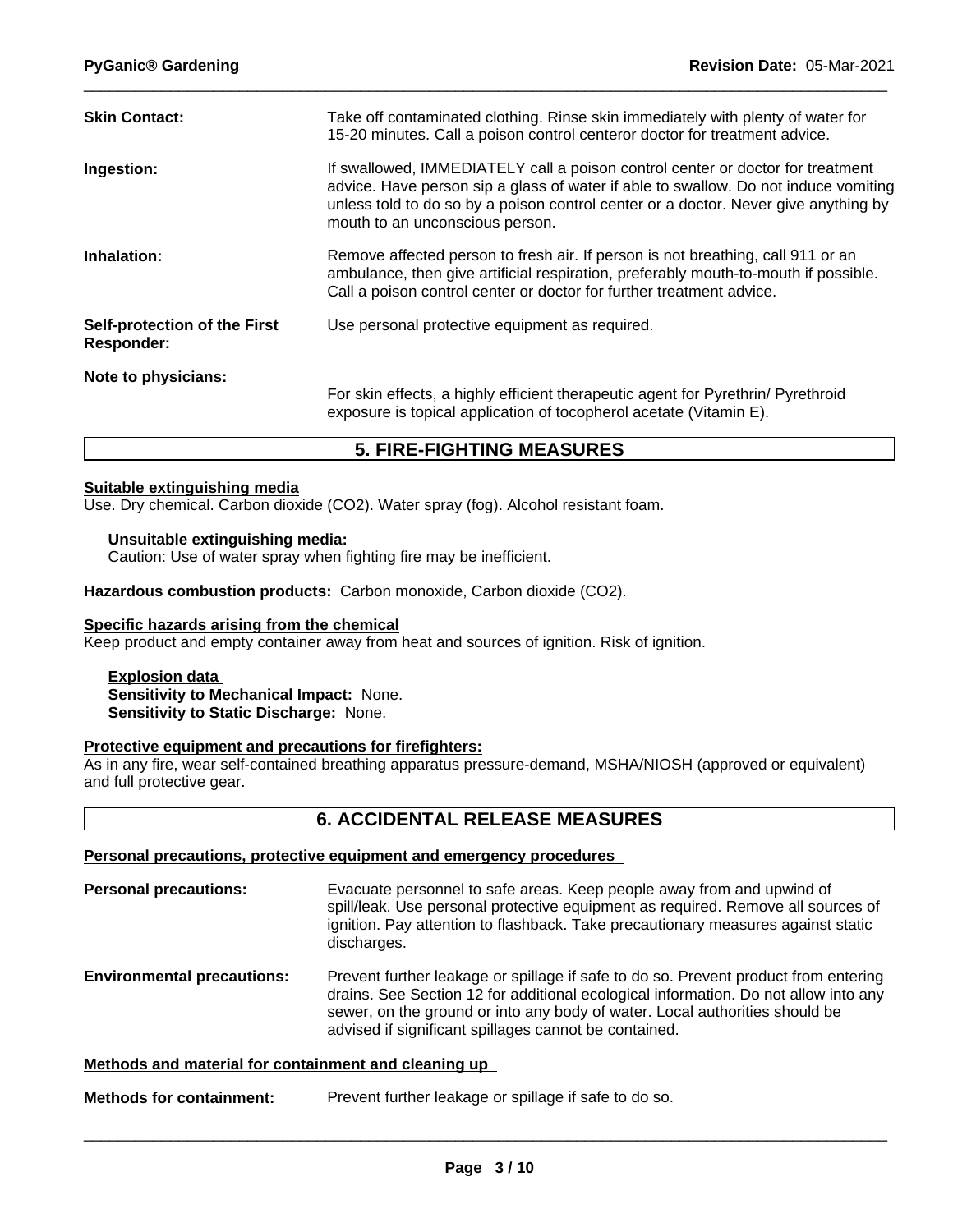**Methods for cleaning up:** Dam up. Soak up with inert absorbent material. Pick up and transfer to properly labeled containers. Clean contaminated surface thoroughly. Take precautionary measures against static discharges.

# **7. HANDLING AND STORAGE**

## **Precautions for safe handling**

**Advice on safe handling:** Use with local exhaust ventilation. Use personal protective equipment as required.<br>Do not breathe dust/fume/gas/mist/vapors/spray. For more information, see product label. Ensure adequate ventilation, especially in confined areas. All equipment used when handling the product must be grounded. Keep away from heat/sparks/open flames/hot surfaces. - No smoking. Take necessary action to avoid static electricity discharge (which might cause ignition of organic vapors).

## **Conditions for safe storage, including any incompatibilities**

**Storage Conditions:** Keep containers tightly closed in a cool, well-ventilated place. Keep in properly labeled containers. For more information, see product label. Keep container tightly closed in a dry and well-ventilated place. Keep away from heat.

# **8. EXPOSURE CONTROLS/PERSONAL PROTECTION**

## **Control parameters**

## **Exposure Guidelines:**

| <b>Chemical name</b> | <b>ACGIH TLV</b>        | <b>OSHA PEL</b>                   | <b>NIOSH IDLH</b>            | <b>Supplier OEL</b> |
|----------------------|-------------------------|-----------------------------------|------------------------------|---------------------|
| Pyrethrins           | TWA: $5 \text{ mg/m}^3$ | TWA: $5 \text{ mg/m}^3$           | IDLH: 5000 mg/m <sup>3</sup> |                     |
| 8003-34-7            |                         | (vacated) TWA: $5 \text{ ma/m}^3$ | TWA: 5 ma/m <sup>3</sup>     |                     |

*NIOSH IDLH Immediately Dangerous to Life or Health*

## **Appropriate engineering controls**

**Engineering Controls:** Safety showers Eyewash stations Ventilation systems

## **Individual protection measures, such as personal protective equipment**

**Eye/face protection:** Protective eyewear is recommended, but is not required.

**Skin and body protection:** Wear protective gloves and protective clothing.

**Respiratory protection:** If exposure limits are exceeded or irritation is experienced, NIOSH/MSHA approved respiratory protection should be worn. Positive-pressure supplied air respirators may be required for high airborne contaminant concentrations. Respiratory protection must be provided in accordance with current local regulations.

**General Hygiene Considerations:** When using do not eat, drink or smoke. Regular cleaning of equipment, work area and clothing is recommended. Wash contaminated clothing before reuse.

# **9. PHYSICAL AND CHEMICAL PROPERTIES**

## **Information on basic physical and chemical properties:**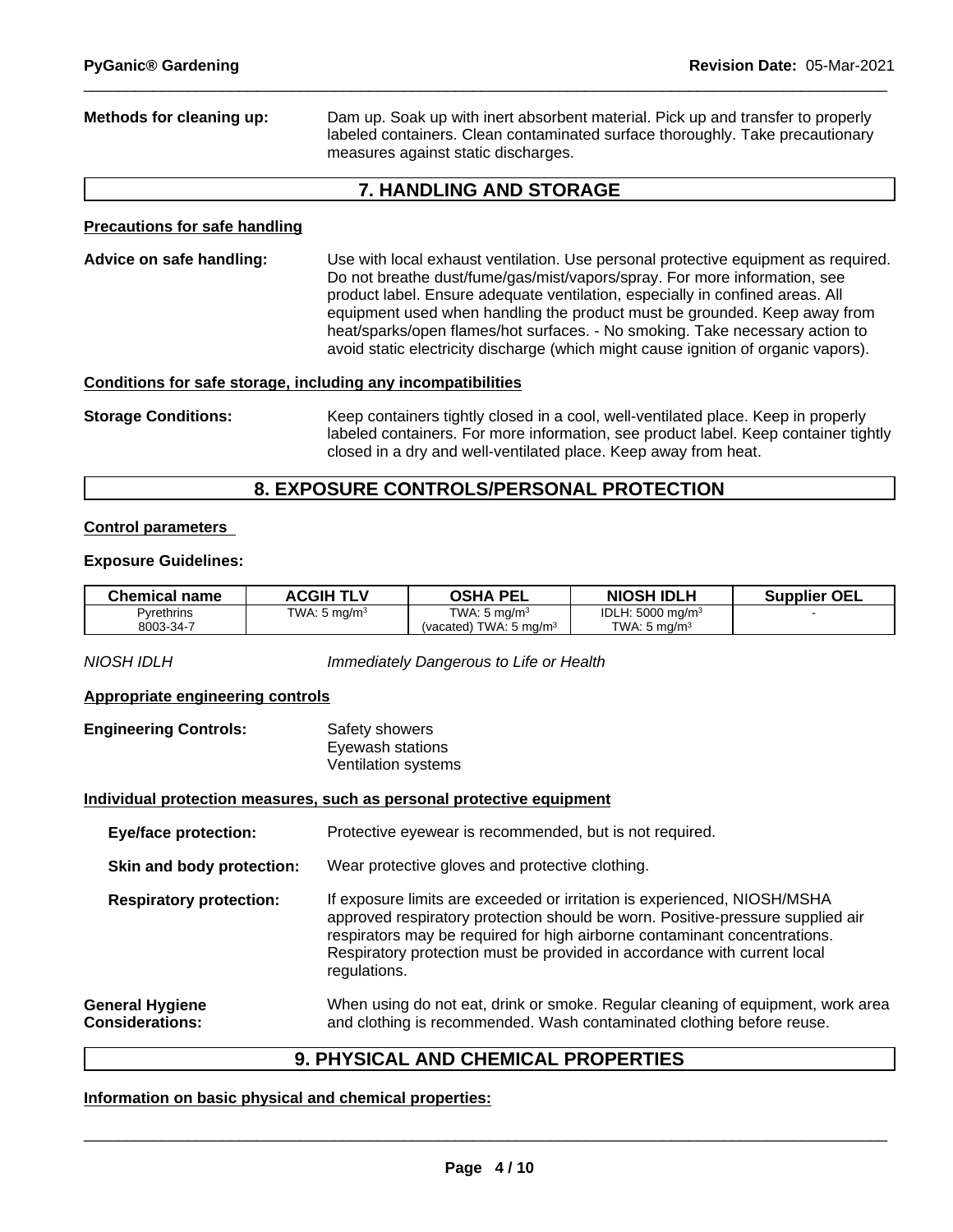| <b>Physical state:</b><br>Appearance:<br>Odor<br><b>Odor threshold:</b><br><b>Color (Gardner Scale):</b>                                                                                                                                                                                                                                                                                                                                  | Liquid<br>Clear, amber<br>Sweet<br>No information available<br>No information available                                                                                                                                                                                                                                                                           |                                                                   |
|-------------------------------------------------------------------------------------------------------------------------------------------------------------------------------------------------------------------------------------------------------------------------------------------------------------------------------------------------------------------------------------------------------------------------------------------|-------------------------------------------------------------------------------------------------------------------------------------------------------------------------------------------------------------------------------------------------------------------------------------------------------------------------------------------------------------------|-------------------------------------------------------------------|
| <b>Property:</b><br>pH:<br>Melting point / freezing point:<br>Boiling point / boiling range:<br>Flash point:                                                                                                                                                                                                                                                                                                                              | <b>Values:</b><br>6.45<br>No information available<br>No information available<br>> 93.3 °C / > 200.0 °F                                                                                                                                                                                                                                                          | Comment: • Method<br>@ 5% in H <sub>2</sub> O.<br>Tag Closed Cup. |
| <b>Evaporation rate:</b><br>Flammability (solid, gas):<br><b>Upper flammability limit (UEL):</b><br>Lower flammability limit (LEL):<br>Vapor pressure:<br>Vapor density:<br><b>Specific Gravity:</b><br><b>Water solubility:</b><br>Partition coefficient; n-Octanol/<br>Water:<br><b>Autoignition temperature:</b><br><b>Decomposition temperature:</b><br>Kinematic viscosity:<br><b>Dynamic viscosity:</b><br><b>Refractive Index:</b> | No information available<br>No information available<br>No information available<br>No information available<br>No information available<br>No information available<br>0.922<br>No information available<br>No information available<br>No information available<br>No information available<br>No information available<br>23.7 cPs<br>No information available | @ 20.0 °C<br>@ 24.0 °C                                            |
| <b>Other Information:</b>                                                                                                                                                                                                                                                                                                                                                                                                                 |                                                                                                                                                                                                                                                                                                                                                                   |                                                                   |
| VOC Content (%):                                                                                                                                                                                                                                                                                                                                                                                                                          | 0                                                                                                                                                                                                                                                                                                                                                                 |                                                                   |
| <b>Miscibility/ Solubility:</b><br>Water:<br>Alcohol:<br><b>Aromatic solvents:</b><br><b>Petroleum distillates:</b>                                                                                                                                                                                                                                                                                                                       | Partially miscible<br>Miscible<br>Partially miscible<br>Partially miscible                                                                                                                                                                                                                                                                                        |                                                                   |

# **10. STABILITY AND REACTIVITY**

# **Reactivity**

No data available

## **Chemical stability**

Stable under recommended storage conditions.

## **Possibility of Hazardous Reactions**

None under normal processing.

## **Hazardous polymerization:** Hazardous polymerization does not occur.

#### **Conditions to avoid**

Heat, flames and sparks.

#### **Incompatible materials:**

Incompatible with strong acids and bases. Incompatible with oxidizing agents.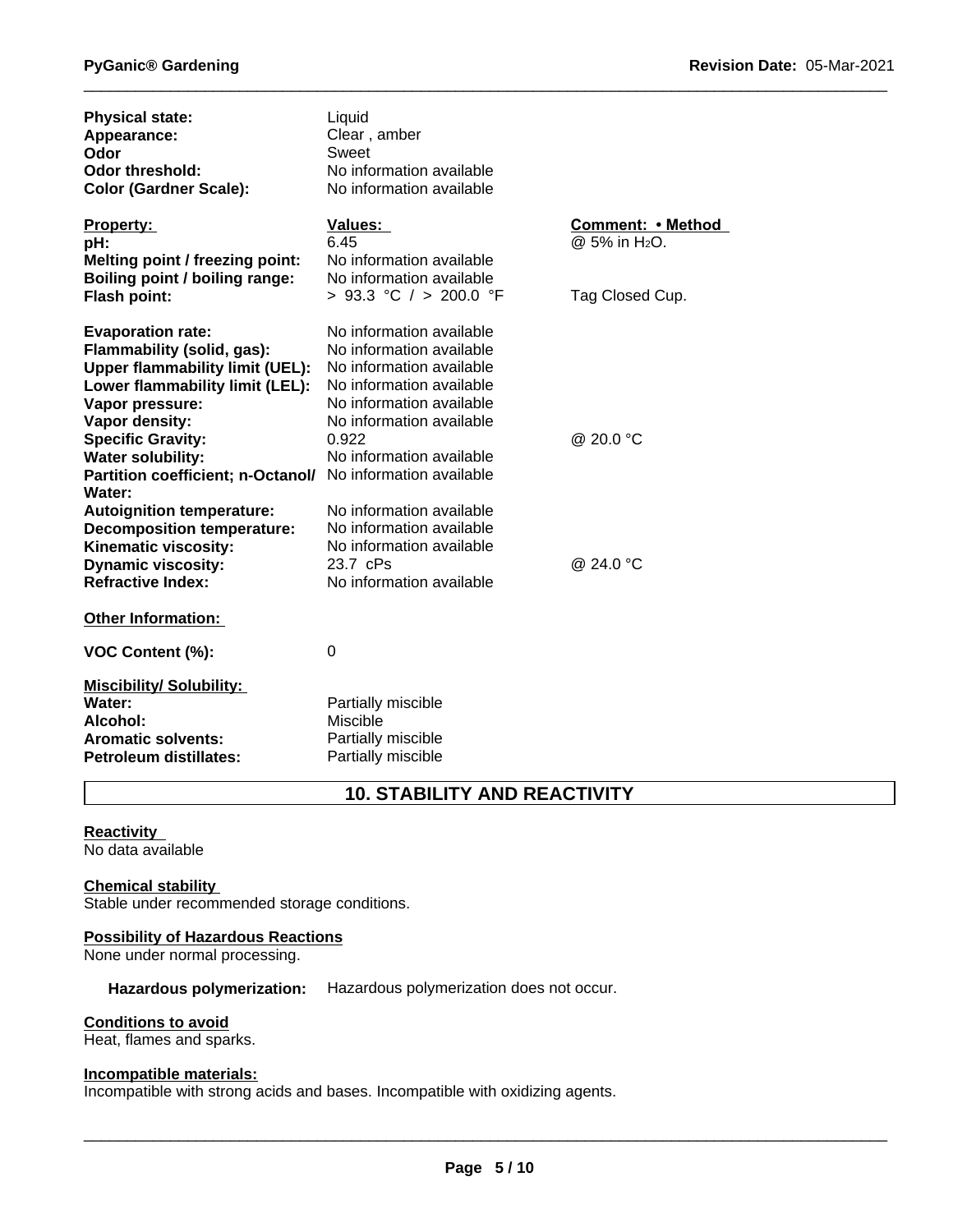## **Hazardous Decomposition Products**

Carbon monoxide, Carbon dioxide (CO2).

# **11. TOXICOLOGICAL INFORMATION**

#### **Numerical measures of toxicity - Product Information**

| Oral LD <sub>50</sub>             | $>2,000$ mg/kg (rat)                                                                                     |
|-----------------------------------|----------------------------------------------------------------------------------------------------------|
| Dermal LD <sub>50</sub>           | $>2,000$ mg/kg (rabbit)                                                                                  |
| <b>Inhalation LC<sub>50</sub></b> | $>2.33$ mg/L, (rat; 4 hours)                                                                             |
| Eye contact:                      | Irritation clearing in 72 hours. (rabbit).                                                               |
| <b>Skin Contact:</b>              | Slight irritation at 72 hours. (rabbit).                                                                 |
| <b>Skin Irritation Index:</b>     | 1.58                                                                                                     |
| Sensitization:                    | Positive. (guinea pig).                                                                                  |
| Carcinogenicity                   | This product does not contain any carcinogens or potential carcinogens as listed<br>by OSHA, IARC or NTP |
| <b>Reproductive toxicity:</b>     | No information available.                                                                                |
| <b>Developmental Toxicity</b>     | No information available.                                                                                |
| Teratogenicity:                   | No information available.                                                                                |
| STOT - single exposure:           | No information available.                                                                                |
| STOT - repeated exposure:         | No information available.                                                                                |
| <b>Chronic toxicity:</b>          | Avoid repeated exposure.                                                                                 |

# **12. ECOLOGICAL INFORMATION**

#### **Ecotoxicity:**

Harmful to aquatic life with long lasting effects

#### **Persistence and degradability**

No information available.

#### **Bioaccumulation**

No information available.

#### **Other adverse effects:** No information available

## **Environmental hazards (EPA):**

Do not discharge effluent containing this product into lakes, streams, ponds, estuaries, oceans or other waters unless in accordance with the requirements of a National Pollutant Discharge Elimination System (NPDES) permit and the permitting authority has been notified in writing prior to discharge. Do not discharge effluent containing this product to sewer systems without previously notifying the local sewage treatment plant authority. For guidance contact your State Water Board or Regional Office of the EPA.

# **13. DISPOSAL CONSIDERATIONS**

#### **Waste treatment methods**

| Disposal of wastes:     | Disposal should be in accordance with applicable regional, national and local laws<br>and regulations. For more information, see product label. |
|-------------------------|-------------------------------------------------------------------------------------------------------------------------------------------------|
| Contaminated packaging: | For more information, see product label.                                                                                                        |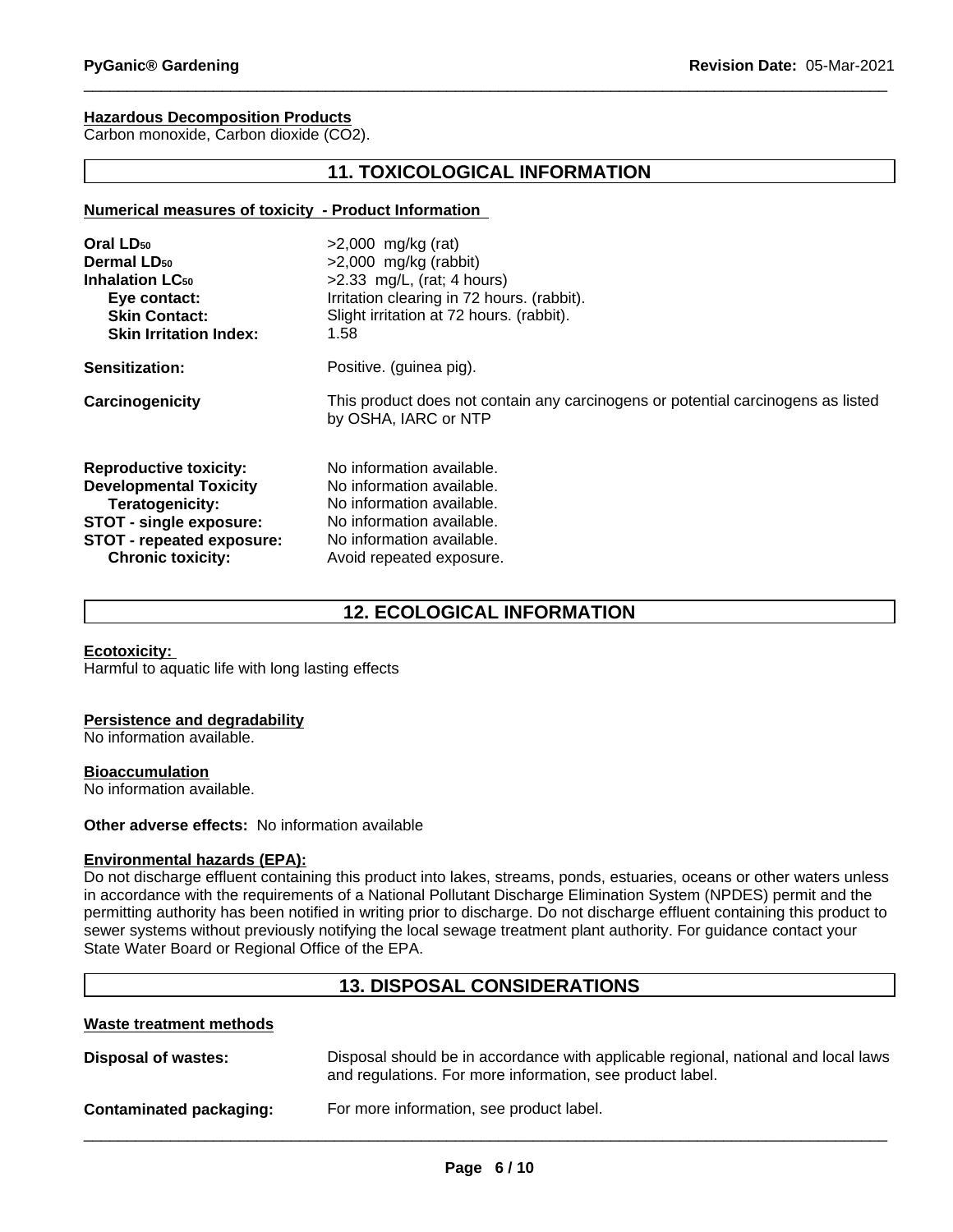# **14. TRANSPORT INFORMATION**

## **DOT (Department of Transportation)**

| <b>UN/ID Number:</b><br><b>Proper Shipping Name:</b><br><b>Hazard Class:</b><br><b>Packing Group:</b><br><b>Reportable Quantity (RQ):</b>                             | <b>UN3082</b><br>Environmentally hazardous substance, liquid, n.o.s.,<br>9<br>III<br>RQ (Pyrethrins)                          |
|-----------------------------------------------------------------------------------------------------------------------------------------------------------------------|-------------------------------------------------------------------------------------------------------------------------------|
| <b>Other DOT Shipping</b><br>Information:                                                                                                                             | This material is not regulated as a hazardous material by the DOT in quantities<br>less than 71.4 Lbs. per shipping unit.     |
|                                                                                                                                                                       | Shipping name for quantities less than 71.4 Lbs. per shipping unit:                                                           |
|                                                                                                                                                                       | Insecticides, Insect or Animal Repellent, Liquid<br><b>Hazard Class: This material is not hazardous.</b>                      |
| Air (IATA/ ICAO)                                                                                                                                                      |                                                                                                                               |
| <b>UN/ID Number:</b><br><b>Proper Shipping Name:</b><br><b>Hazard Class:</b><br><b>Packing Group:</b><br><b>Reportable Quantity (RQ):</b>                             | <b>UN3082</b><br>Environmentally hazardous substance, liquid, n.o.s.,<br>9<br>III<br>RQ (Pyrethrins)                          |
| Other IATA / ICAO Shipping<br>Information:                                                                                                                            | This material is not regulated as a hazardous material by IATA / ICAO in<br>quantities less than 71.4 Lbs. per shipping unit. |
|                                                                                                                                                                       | Shipping name for quantities less than 71.4 Lbs. per shipping unit:                                                           |
|                                                                                                                                                                       | Insecticides, Insect or Animal Repellent, Liquid<br><b>Hazard Class: This material is not hazardous.</b>                      |
| Vessel (IMO/ IMDG)                                                                                                                                                    |                                                                                                                               |
| <b>UN/ID Number:</b><br><b>Proper Shipping Name:</b><br><b>Hazard Class:</b><br><b>Packing Group:</b><br><b>Reportable Quantity (RQ):</b><br><b>Marine Pollutant:</b> | <b>UN3082</b><br>Environmentally hazardous substance, liquid, n.o.s.,<br>9<br>Ш<br>RQ (Pyrethrins)<br>Yes                     |

# **15. REGULATORY INFORMATION**

## **US Federal Regulations**

## **SARA 313**

Section 313 of Title III of the Superfund Amendments and Reauthorization Act of 1986 (SARA). This product does not contain any chemicals which are subject to the reporting requirements of the Act and Title 40 of the Code of Federal Regulations, Part 372

# **SARA 311/312 Hazard**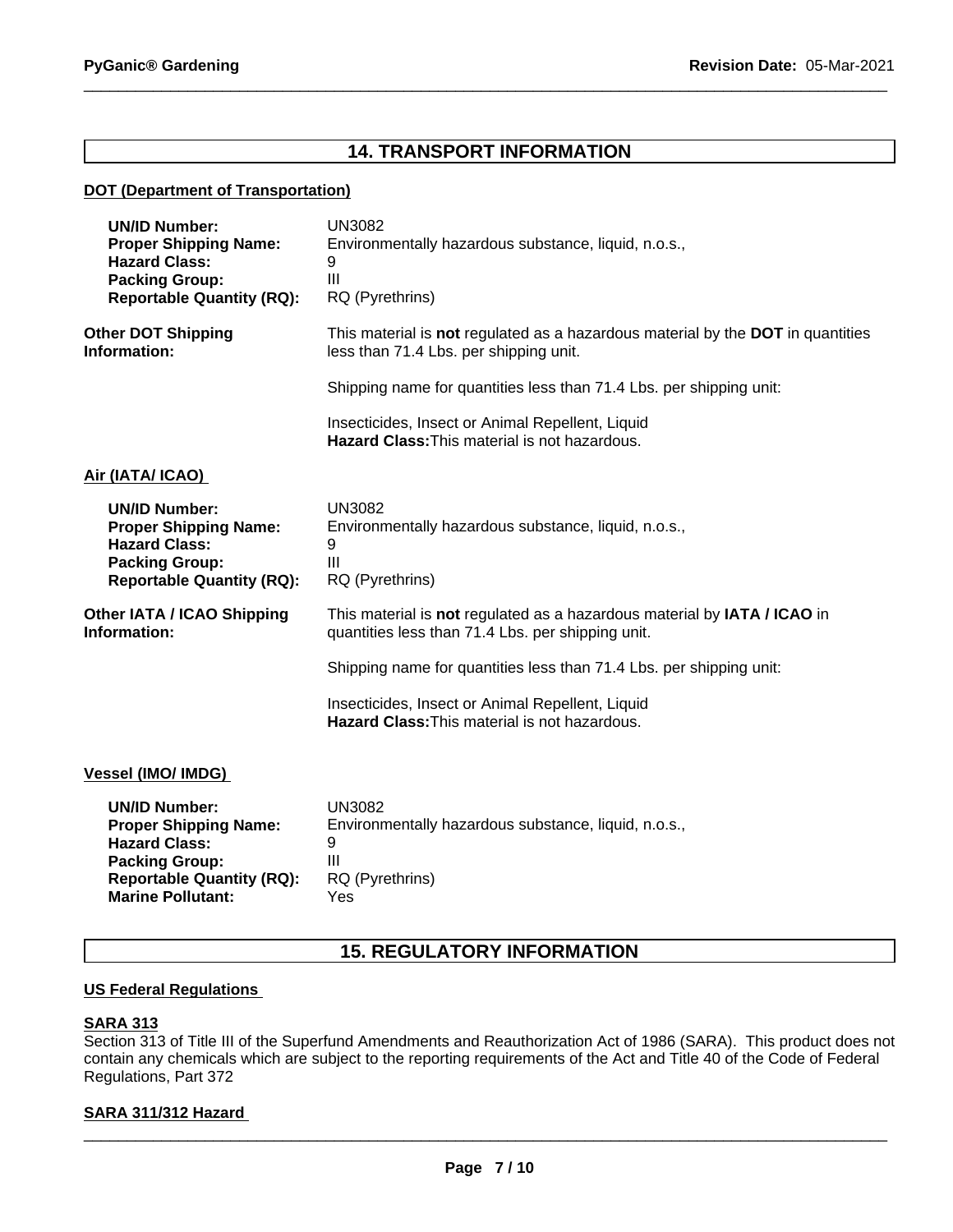| Categories                        |     |  |
|-----------------------------------|-----|--|
| <b>Acute health hazard</b>        | Yes |  |
| <b>Chronic Health Hazard</b>      | Yes |  |
| Fire hazard                       | Nο  |  |
| Sudden release of pressure hazard | Nο  |  |
| <b>Reactive Hazard</b>            | No  |  |

#### **CWA (Clean Water Act)**

This product does not contain any substances regulated as pollutants pursuant to the Clean Water Act (40 CFR 122.21 and 40 CFR 122.42)

| <b>Chemical name</b>           | <b>CWA - Reportable</b><br>Quantities | CWA -<br>Toxic<br><b>Pollutants</b> | <b>CWA - Priority</b><br><b>Pollutants</b> | <b>CWA - Hazardous</b><br><b>Substances</b> |
|--------------------------------|---------------------------------------|-------------------------------------|--------------------------------------------|---------------------------------------------|
| <b>Pyrethrins</b><br>8003-34-7 | lb                                    |                                     |                                            |                                             |
|                                |                                       |                                     |                                            |                                             |

# **CERCLA**

This material, as supplied, does not contain any substances regulated as hazardous substances under the Comprehensive Environmental Response Compensation and Liability Act (CERCLA) (40 CFR 302) or the Superfund Amendments and Reauthorization Act (SARA) (40 CFR 355). There may be specific reporting requirements at the local, regional, or state level pertaining to releases of this material

| <b>Chemical name</b> | <b>Hazardous Substances</b><br><b>RQs</b> | <b>CERCLA/SARA RQ</b> | <b>Reportable Quantity (RQ):</b> |
|----------------------|-------------------------------------------|-----------------------|----------------------------------|
| Pvrethrins           | lb                                        |                       | RQ 1 lb final RQ                 |
| 8003-34-7            |                                           |                       | RQ 0.454 kg final RQ             |

## **US State Regulations:**

## **California Proposition 65:**

This product does not contain any intentionally added Proposition 65 chemicals

## **U.S. EPA Label Information:**

## **EPA Registration Number:** 1021-1771

## **Difference between SDS and EPA (FIFRA) Pesticide label:**

This chemical is a pesticide product registered by the United States Environmental Protection Agency and is subject to certain labeling requirements under federal pesticide law. These requirements differ from the classification criteria and hazard information required for Safety Data Sheets (SDS), and for workplace labels of non-pesticide chemicals. The pesticide label also includes other important information, including directions for use. The hazard information required on the pesticide label is reproduced below:

## Signal word: **CAUTION**

#### Precautionary Statements:

- Harmful if swallowed
- Harmful if absorbed through the skin.
- Prolonged or frequently repeated skin contact may cause allergic reactions in some individuals.

| International Inventories: |                 |
|----------------------------|-----------------|
| <b>TSCA</b>                | Complies        |
| <b>DSL/NDSL</b>            | Complies        |
| <b>EINECS/ELINCS</b>       | Complies        |
| <b>ENCS</b>                | Does not comply |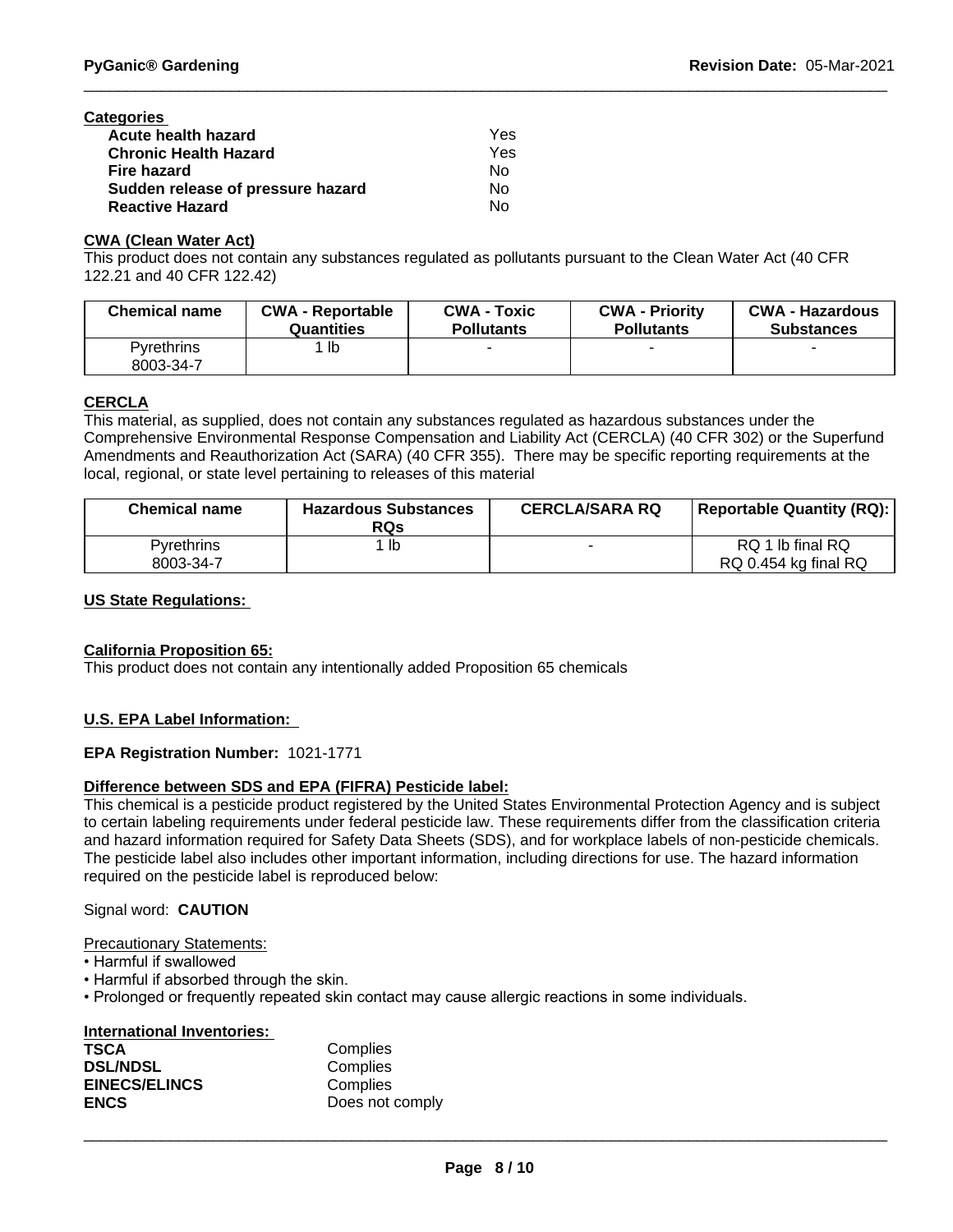| <b>IECSC</b> | Complies |
|--------------|----------|
| <b>KECL</b>  | Complies |
| <b>PICCS</b> | Complies |
| <b>AICS</b>  | Complies |

**Legend:** 

**TSCA** - United States Toxic Substances Control Act Section 8(b) Inventory

**DSL/NDSL** - Canadian Domestic Substances List/Non-Domestic Substances List

**EINECS/ELINCS** - European Inventory of Existing Chemical Substances/European List of Notified Chemical **Substances** 

**ENCS** - Japan Existing and New Chemical Substances

**IECSC** - China Inventory of Existing Chemical Substances

**KECL** - Korean Existing and Evaluated Chemical Substances

**PICCS** - Philippines Inventory of Chemicals and Chemical Substances

**AICS** - Australian Inventory of Chemical Substances

# **16. OTHER INFORMATION, INCLUDING DATE OF PREPARATION OF THE LAST REVISION**

| <b>NFPA</b>                                                                                                                                                                                                                    | <b>Health hazards 2</b>                             | Flammability 1                                      | Instability 0             | <b>Physical and</b><br><b>Chemical Properties</b> |
|--------------------------------------------------------------------------------------------------------------------------------------------------------------------------------------------------------------------------------|-----------------------------------------------------|-----------------------------------------------------|---------------------------|---------------------------------------------------|
| HMIS                                                                                                                                                                                                                           | Health hazards 2*                                   | Flammability                                        | <b>Physical hazards</b> 0 | <b>Personal protection</b>                        |
|                                                                                                                                                                                                                                | Chronic Hazard Star Legend *= Chronic Health Hazard |                                                     |                           |                                                   |
| La construction of the Construction of the Construction of the Construction of the Construction of the Construction of the Construction of the Construction of the Construction of the Construction of the Construction of the |                                                     | Production and an article of the first state of the |                           |                                                   |

| <b>Issue Date:</b><br>05-Mar-2021          | <b>Revision Date:</b><br>05-Mar-2021 | <b>Revision Note:</b><br>- SDS sections updated<br>- 11<br>$-14$<br>$-15$                                                                                                                                                                                                                                                                                                                                                                                                                                                                                                                                                                                                                                                                                                                                                                                                                                                                                                                                                                  |  |
|--------------------------------------------|--------------------------------------|--------------------------------------------------------------------------------------------------------------------------------------------------------------------------------------------------------------------------------------------------------------------------------------------------------------------------------------------------------------------------------------------------------------------------------------------------------------------------------------------------------------------------------------------------------------------------------------------------------------------------------------------------------------------------------------------------------------------------------------------------------------------------------------------------------------------------------------------------------------------------------------------------------------------------------------------------------------------------------------------------------------------------------------------|--|
| <b>SDS Prepared By:</b><br>e-Mail Address: |                                      | Troy Azzivitto, MGK® Chemistry Department.<br>mgk-sds@mgk.com                                                                                                                                                                                                                                                                                                                                                                                                                                                                                                                                                                                                                                                                                                                                                                                                                                                                                                                                                                              |  |
| Disclaimer:                                |                                      | The information provided in this Safety Data Sheet (SDS) is provided in good faith<br>and believed to be accurate at the time of preparation of the SDS. However, to the<br>extent consistent with applicable law, MGK® and its subsidiaries or affiliates<br>extend no warranties, make no representations, and assume no responsibility as<br>to the accuracy, suitability, or completeness of such information. Additionally, to<br>the extent consistent with applicable law, neither MGK® nor any of its subsidiaries<br>or affiliates represents or guarantees that this information or product may be used<br>without infringing the intellectual property rights of others. Except to the extent a<br>particular use and particular information are expressly stated on the product label,<br>it is the users' own responsibility to determine the suitability of this information for<br>their own particular use of this product. If necessary, contact MGK® to confirm<br>that you have the most current product label and SDS. |  |
|                                            |                                      | This Safety Data Sheet (SDS) serves different purposes than and DOES NOT<br>REPLACE OR MODIFY THE EPA-APPROVED PRODUCT LABEL (attached to<br>and accompanying the product container). This SDS provides important health,<br>safety, and environmental information for employers, employees, emergency<br>responders and others handling large quantities of the product in activities<br>generally other than product use as required by the Occupational Health and<br>Safety Act (29 CFR 1910.1200, "Hazcom"). The product label provides information                                                                                                                                                                                                                                                                                                                                                                                                                                                                                   |  |